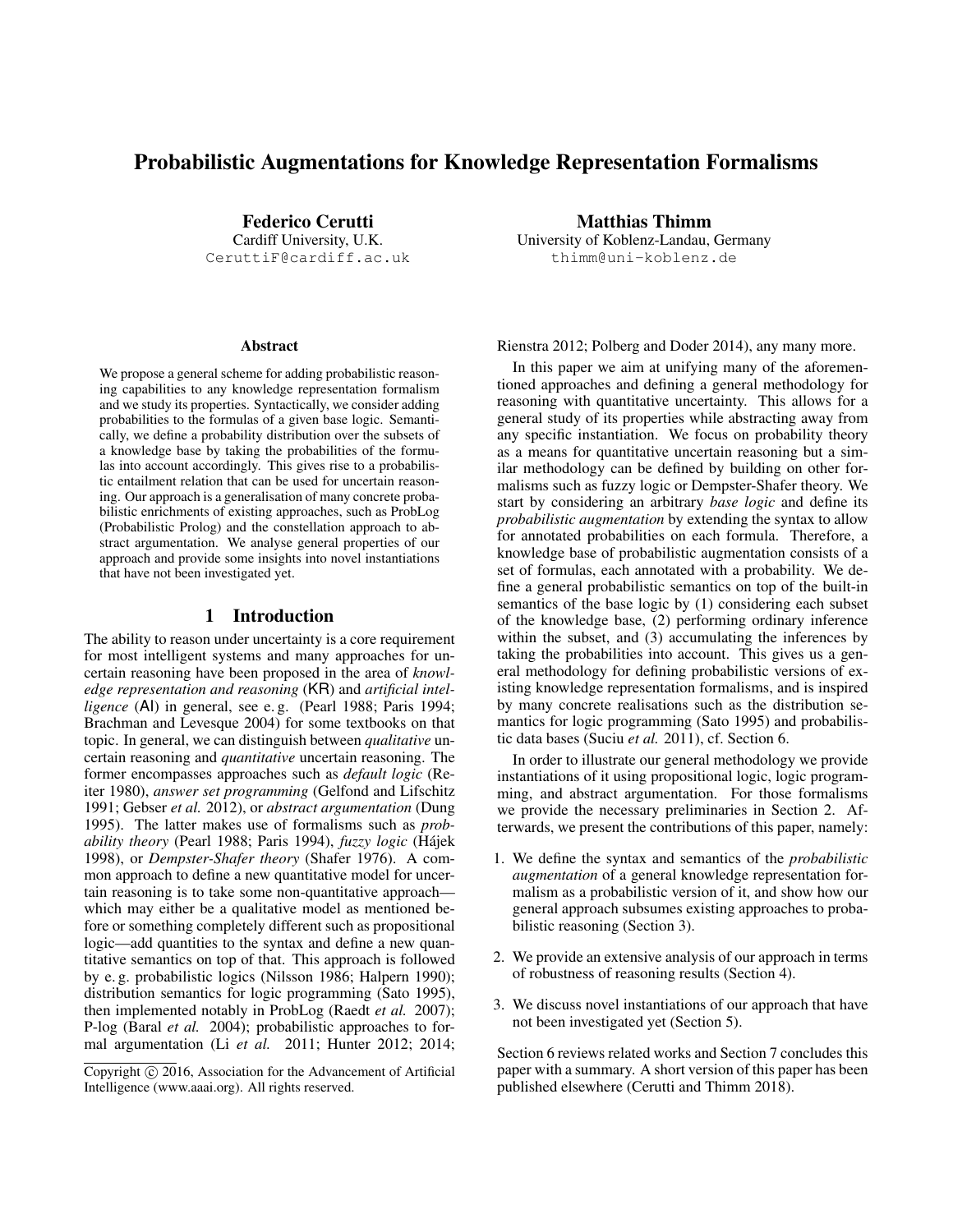#### 2 Knowledge representation formalisms

We consider a very general definition for a logic. For a set  $S$  let  $2^S$  denote its power set.

**Definition 1.** *A* logic *L* is a tuple  $\mathcal{L} = (\mathcal{W}, \mathcal{V}, \models)$  where W *is the set of well-formed formulas,* V *is the set of "inferrable" formulas, and*  $\models \subseteq 2^W \times V$  *is an inference relation.*

As we aim to model a wide range of logics we explicitly distinguish between well-formed formulas  $W$  and formulas that can be inferred in the formalism  $V$ . For example, note that most approaches to logic programming (see Section 2.2) have rules as well-formed formulas, but inference is usually defined for ground atoms.

We write  $\mathcal{K} \models \phi$  (" $\mathcal{K}$  entails  $\phi$ ") instead of  $(\mathcal{K}, \phi) \in \models$ for  $\mathcal{K} \subseteq \mathcal{W}, \phi \in \mathcal{V}. \ \mathcal{K} \subseteq \mathcal{W}$  is  $\models$ -inconsistent if  $\mathcal{K} \models \phi$  for all  $\phi \in \mathcal{V}$ ; otherwise K is  $\models$ -consistent.

Let us give instantiations of propositional logic, logic programming (Prolog and Answer Set Programming), and abstract argumentation in this simple framework.

## 2.1 Propositional logic

For a set of propositional atoms At we define the propositional logic

$$
\mathcal{L}_P(\mathsf{At}) = (\mathcal{W}_P(\mathsf{At}), \mathcal{V}_P(\mathsf{At}), \models_P)
$$

as follows. Let  $W_P$  (At) be the propositional language generated using At and the usual connectives  $\land$ ,  $\lor$ ,  $\Rightarrow$ , and  $\neg$ . An interpretation  $\omega$  is a function  $\omega$  : At  $\rightarrow$  {true, false}. With slight abuse of notation we abbreviate (let  $\phi, \psi \in \mathcal{W}_P$ and  $\Psi \subseteq W_P$ )

$$
\omega(\psi \wedge \phi) = \text{true iff } \omega(\psi) = \text{true and } \omega(\phi) = \text{true}
$$
  

$$
\omega(\psi \vee \phi) = \text{true iff } \omega(\psi) = \text{true or } \omega(\phi) = \text{true}
$$
  

$$
\omega(\psi \Rightarrow \phi) = \text{true iff } \omega(\psi) = \text{false or } \omega(\phi) = \text{true}
$$
  

$$
\omega(\neg \phi) = \text{true iff } \omega(\phi) = \text{false}
$$
  

$$
\omega(\Psi) = \text{true iff for all } \psi \in \Psi, \omega(\psi) = \text{true}
$$

We define  $V_P(\text{At}) = W_P(\text{At})$  and classical entailment  $\models_P$ via  $\mathcal{K} \models_P \phi$  iff for all interpretations  $\omega$  with  $\omega(\mathcal{K}) = \mathsf{true}$ ,  $\omega(\phi)$  = true as well. With this notion, observe that  $\mathcal{K} \subseteq$  $W_P$ (At) is  $\models_P$ -inconsistent iff it is classically inconsistent.

Example 1. *Let us consider the following example inspired by (Potyka and Thimm 2014) representing a simple e-mail spam filter. Let* K *be the knowledge base consisting of the following formulas:*

$$
\begin{aligned} sc &\Rightarrow sp \\ ss &\Rightarrow sp \\ us &\Rightarrow sp \lor jo \\ sc \\ ss \end{aligned}
$$

*where sc means "suspicious content", ss means "suspicious subject", sp means "spam", us means "unknown sender", and jo means "job offer". For example, the third formula can then be read as "a mail from an unknown sender is either spam or a job offer". From* K *we can infer sp*  $(K \models_P sp)$  *and ss*  $(K \models_P ss)$ .

#### 2.2 Logic programming

We now consider logic programming (Kowalski 1988; Bratko 2001; Gelfond and Lifschitz 1991; Gelfond and Leone 2002; Gebser *et al.* 2012). Let Pred be a set of predicate symbols,  $U$  a set of constant symbols, and  $V$  a set of variables. For every predicate symbol  $p \in Pred$  we denote by arity(p) its arity. An atom  $p(t_1, \ldots, t_n)$  is a predicate symbol  $p \in \text{Pred with arity}(p) = n \text{ and } t_1, \ldots, t_n \in U \cup V$ . A *literal* is either an atom  $p(t_1, \ldots, t_n)$  or its classical negation  $\neg p(t_1, \ldots, t_n)$ . A *rule* r has the form

$$
r: H \leftarrow A_1, \ldots, A_n, \text{not } B_{n+1}, \ldots, \text{not } B_m
$$

with literals  $H, A_1, \ldots, A_n, B_{n+1}, \ldots, B_m$ . The literal  $H = head(r)$  is called *head* of the rule and *body*(r) =  $\{A_1, \ldots, A_n, \text{not } B_{n+1}, \ldots, \text{not } B_m\}$  is called *body* of the rule. We also differentiate between the positive body  $body^+(r) = \{A_1, \ldots, A_n\}$  and the negative body  $body^-(r) = \{ \text{not } B_{n+1}, \ldots, \text{not } B_m \}.$ 

A rule is *safe* if every variable appearing in it, also appears in  $body^+(r)$ . A rule is *normal* if it does not contain classical negation  $\neg$ . If  $m = n = 0$  we write H instead of  $H \leftarrow$  and call this rule a *fact*. A rule is *ground* if it does not contain any variables. For a set P of rules we denote by *ground*(P) its *grounding*, i. e., the set of all rules that can be obtained by some rule in  $P$  by substituting all variables uniformly by constants.

We consider two concrete logics as instances of logic programming. First, we define<sup>1</sup> Prolog (Kowalski 1988; Bratko 2001) as the general logic

$$
\mathcal{L}_{\text{Prolog}}(\text{Pred}, U, V) = \newline (\mathcal{W}_{\text{Prolog}}(\text{Pred}, U, V), \mathcal{V}_{\text{Prolog}}(\text{Pred}, U, V), \models_{\text{Prolog}})
$$

where

- $W_{\text{Proloq}}(\text{Pred}, U, V)$  is the set of all safe and normal rules as defined above and
- $V_{\text{Prolog}}(\text{Pred}, U, V)$  is the set of all ground atoms.

For a set  $P \subseteq W_{\text{Prolog}}(\text{Pred}, U, V)$  (also called Prolog program) the relation  $\models_{\text{Prolog}}$  is inductively defined via:<sup>2</sup>

- 1. for all  $r \in P$  with  $body(r) = \emptyset$ ,  $P \models_{\text{Prolog}} head(r)$ .
- 2. P  $\models$  Prolog H for H  $\leftarrow$  $A_1, \ldots, A_n,$  not  $B_{n+1}, \ldots,$  not  $B_m \in \mathit{ground}(P),$ if  $P \models_{\mathsf{Prolog}} A_1, \ldots, P \models_{\mathsf{Prolog}} A_n, P \not\models_{\mathsf{Prolog}} B_{n+1}, \ldots,$  $P \not\models_{\mathsf{Prolog}} B_m$ .

If there is an H for which  $P \models_{\text{Prolog}} H$  cannot be decided "with a finite derivation" (such as in  $P = \{H \leftarrow \text{not } H.\}$ , we define  $P \models_{\mathsf{Prolog}} \phi$  for all  $\phi \in \mathcal{W}_{\mathsf{Prolog}}(\mathsf{Pred}, U, V)$  (P is  $\models$ Prolog-inconsistent).

Example 2 (Evolved from (Raedt *et al.* 2007, Example 1)). *Let us consider the following knowledge base represented as a Prolog program*  $P \subseteq W_{\text{Prolog}}(\text{Pred}, U, V)$ :

<sup>&</sup>lt;sup>1</sup>We simplify the syntax for matters of presentation.

<sup>&</sup>lt;sup>2</sup>Note that we define the operational semantics of Prolog in an informal manner sufficient for this paper, for details please see (Bratko 2001).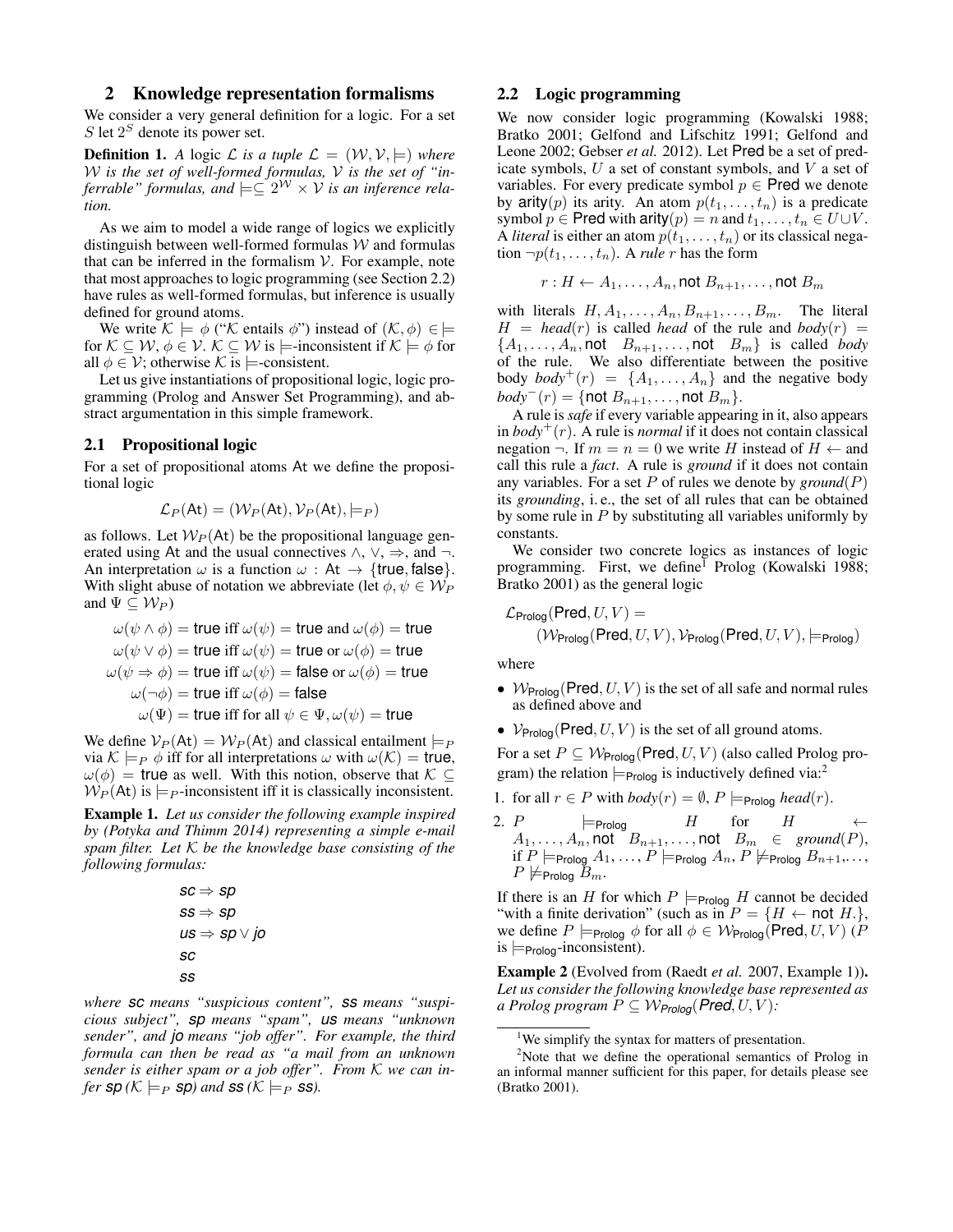$\mathsf{likes}(X, Y) \leftarrow \mathsf{friendof}(X, Y)$  $\mathsf{likes}(X, Y) \leftarrow \mathsf{friendof}(X, Z), \mathsf{likes}(Z, Y)$ *friendof*(john, mary) *friendof*(mary, pedro)

*Consistently with Prolog semantics,*  $P \models_{\text{Prolog}} \text{ES}(john,mary)$ ,  $P \models_{\text{Prolog}} \text{likes}(mary, pedro)$ ,  $\mathit{likes}(john,mary), \quad P \models_{\mathit{Prolog}}$  $P \models_{\text{Proloq}}$  *likes*(*john*, *pedro*).

Secondly, we consider answer set programming (Gelfond and Lifschitz 1991; Gelfond and Leone 2002; Gebser *et al.* 2012) and define

$$
\mathcal{L}_{\sf ASP}(\mathsf{Pred}, U, V) = (\mathcal{W}_{\sf ASP}(\mathsf{Pred}, U, V), \mathcal{V}_{\sf ASP}(\mathsf{Pred}, U, V), \models_{\sf ASP})
$$

where

- $W_{\text{ASP}}(\text{Pred}, U, V)$  is the set of all safe rules and
- $V_{\text{ASP}}(\text{Pred}, U, V)$  is the set of all ground literals.

For a set  $P \subseteq W_{\text{ASP}}(\text{Pred}, U, V)$  (also called answer set program) and a set M of ground literals, the *reduct*  $P^M$  is defined via

$$
P^{M} = \{head(r) \leftarrow body^{+}(r) \mid r \in ground(P),
$$
  

$$
M \cap body^{-}(r) = \emptyset \}
$$

A set M of ground literals is called *answer set* if it is the minimal (wrt. set inclusion) model of  $P^M$ . Then  $P \models_{\sf ASP} H$ for a ground literal H iff  $H \in M$  for all answer sets  $M$ .<sup>3</sup> If there are no answer sets in P, we define  $P \models_{\sf ASP} \phi$  for all  $\phi \in \mathcal{V}_{\text{ASP}}(\text{Pred}, U, V)$  (P is  $\models_{\text{ASP}}$ -inconsistent).

Example 3. *Let us consider the following answer set program* K*:*

*drill* ← *alarm*, *not real real* ← *alarm*, *not drill alarm*

*Remembering that the definition of*  $\models$ <sub>*ASP</sub> as a skeptical re-*</sub> *lation,*  $K \models_{\text{ASP}}$  **alarm** *only as there are the following two answer sets:* {*alarm*, *real*} *and* {*alarm*, *drill*}*.*

## 2.3 Abstract argumentation

We represent abstract argumentation frameworks (Dung 1995) as a logic as follows. Let  $A$  be a set of arguments (abstract atomic entities) and define the language

$$
\mathcal{W}_{\text{AAF}}(\mathcal{A}) = \mathcal{A} \cup (\mathcal{A} \times \mathcal{A})
$$

In other words,  $W_{\text{AAF}}(\mathcal{A})$  is the set of all arguments and all pairs of arguments. Each  $K \subseteq W_{\text{AAF}}(\mathcal{A})$  defines a directed graph  $G_{\mathcal{K}} = (V_{\mathcal{K}}, E_{\mathcal{K}})$  via

$$
V_{\mathcal{K}} = \mathcal{K} \cap \mathcal{A}
$$

$$
E_{\mathcal{K}} = \mathcal{K} \cap (V_{\mathcal{K}} \times V_{\mathcal{K}})
$$



Figure 1: An argumentation framework

A set  $M \subseteq V_{\mathcal{K}}$  (also called *extension*) is *conflict-free* if for all  $\mathbf{a}, \mathbf{b} \in M$ ,  $(\mathbf{a}, \mathbf{b}) \notin E_K$ . An argument  $\mathbf{a} \in \mathcal{A}$  is *acceptable* wrt.  $M \subseteq V_{\mathcal{K}}$  if for all  $(\mathbf{b}, \mathbf{a}) \in E_{\mathcal{K}}$  there is  $c \in M$  with  $(c, b) \in E_K$ . The extension M is admissible if every  $\mathbf{a} \in M$  is acceptable wrt. M. The four major semantics of abstract argumentation frameworks are the complete, grounded, preferred, and stable semantics defined as follows. For  $M \subseteq V_{\mathcal{K}}$  we say that

- 1. M is a *complete* extension if it is admissible and and every  $a \in A$  that is acceptable wrt. M belongs to M;
- 2. M is the *grounded* (GR) extension if it is complete and minimal wrt. set inclusion;
- 3. M is a *preferred* (PR) extension if it is complete and maximal wrt. set inclusion;
- 4. M is a *stable* (ST) extension if it is conflict-free and for all  $\mathbf{a} \in V_{\mathcal{K}} \setminus M$ , there is  $\mathbf{b} \in M$  with  $(\mathbf{b}, \mathbf{a}) \in E_{\mathcal{K}}$ .

Note that the grounded extension  $M$  is uniquely determined (Dung 1995). The set  $V_{AAF}(\mathcal{A})$  is simply  $\mathcal{A}$ .

Let  $\sigma \in \{GR, PR, ST\}$  be any of the above semantical notions. We define the inference relation  $\models_{\mathsf{AAF}}^{\sigma}$  via  $\mathcal{K} \models_{\mathsf{AAF}}^{\sigma} \mathbf{a}$ if for all  $\sigma$ -extensions M of  $G_K$ ,  $\mathbf{a} \in M$ . Note that with this definition, an abstract argumentation framework  $K$  is  $\models_{\mathsf{AAF}}^{\sigma}$ -inconsistent iff there is no  $\sigma$ -extension (this can actually only happen for stable semantics). The above definitions give us for any semantics  $\sigma$  a logic

$$
\mathcal{L}^{\sigma}_{\text{AAF}}(\mathcal{A}) = (\mathcal{W}_{\text{AAF}}(\mathcal{A}), \mathcal{V}_{\text{AAF}}(\mathcal{A}), \models^{\sigma}_{\text{AAF}}).
$$

Example 4. *Consider the argumentation framework in Figure 1 formed of three arguments: a stating that tomorrow will not rain; b stating that tomorrow will rain; and c stating that tomorrow we should have a barbecue. a and b are mutually exclusive*<sup>4</sup> *, and b provides enough reasons for not having a barbecue tomorrow.*

*This setting can be represented in*  $\mathcal{L}_{AAF}^{\sigma}(\{\boldsymbol{a}, \boldsymbol{b}, \boldsymbol{c}\})$  *as the knowledge base* K *via*

$$
\mathcal{K} = \{a, b, c, (a, b), (b, a), (b, c)\}
$$

*The grounded extension here is empty, and the following are both preferred and stable extensions:*  $\{a, c\}$ *, and*  $\{b\}$ *. It is therefore immediate to see that for any*  $\sigma \in \{GR, PR, ST\}$ *, the set of inferences using*  $\models_{\mathsf{A}\mathsf{A}\mathsf{F}}^{\sigma}$  *is empty.* 

### 3 A general probabilistic approach

Let  $\mathcal{L} = (\mathcal{W}, \mathcal{V}, \models)$  be some logic, which will also be referred to as *base logic* in the following. We define its *probabilistic augmentation*  $\mathcal{Z}(\mathcal{L}) = (\widehat{\mathcal{W}}, \widehat{\mathcal{V}}, \widehat{\models})$  as follows.

<sup>&</sup>lt;sup>3</sup>Observe that we define  $\models$ <sub>ASP</sub> to be a skeptical inference relation, but using a credulous approach can be defined analogously by requiring that H is contained in *some* answer set.

<sup>&</sup>lt;sup>4</sup>We consider the entire day as a single atomic unit of time.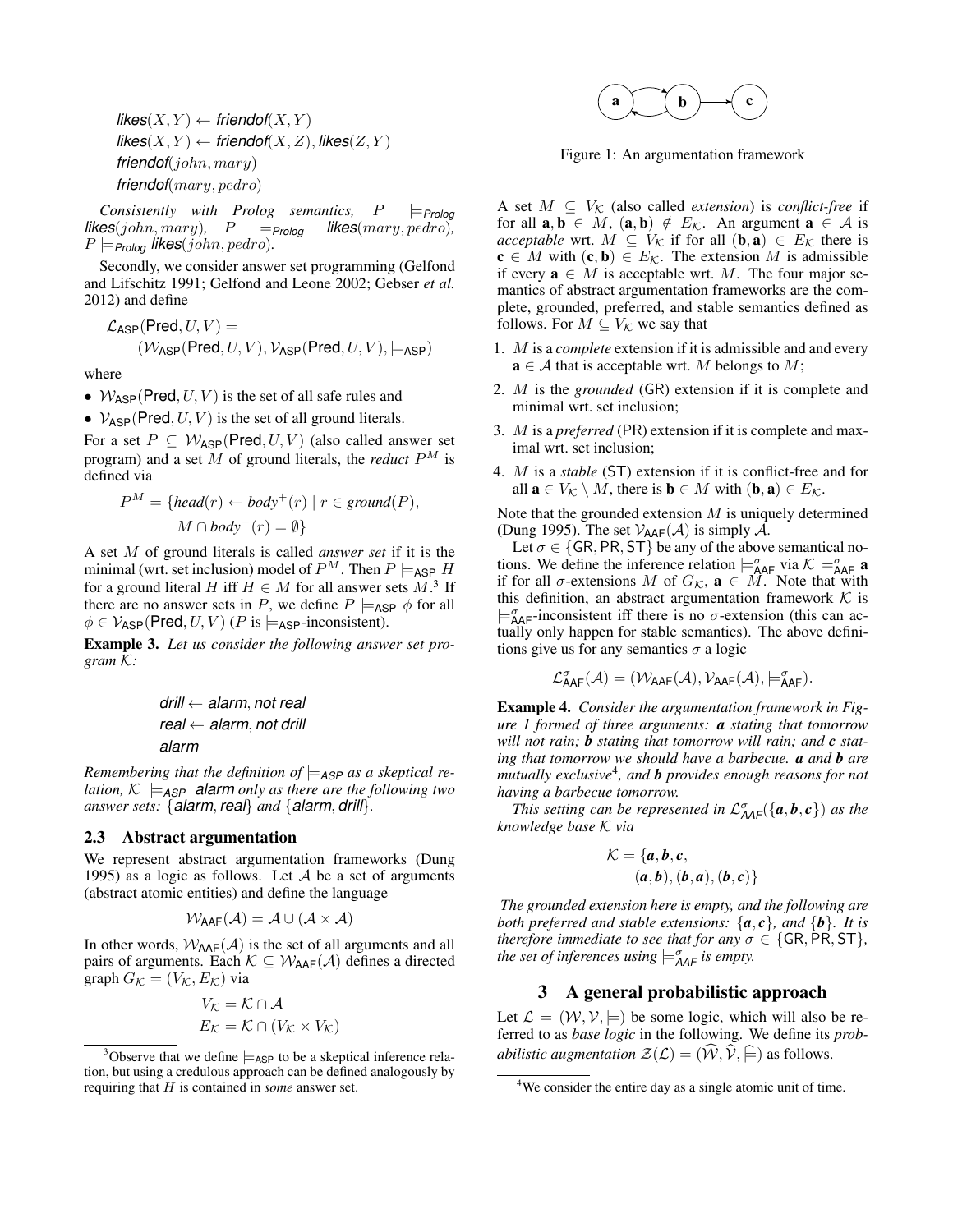The languages  $\widehat{W}$  and  $\widehat{V}$  consist of the quantification of formulas of  $\mathcal L$  with probabilities:

$$
\widehat{\mathcal{W}} = \{ \phi : p \mid \phi \in \mathcal{W}, p \in [0, 1] \}
$$

$$
\widehat{\mathcal{V}} = \{ \phi : p \mid \phi \in \mathcal{V}, p \in [0, 1] \}
$$

The semantics of  $\mathcal{Z}(\mathcal{L})$  are defined in terms of probabilities of subsets of a knowledge base  $\mathcal{K} \subseteq \widehat{\mathcal{W}}$ . For every  $\mathcal{K} \subseteq \widehat{\mathcal{W}}$ define

$$
\mathcal{K} \downarrow = \{ \phi \mid \phi : p \in \mathcal{K} \} \subseteq \mathcal{W}
$$

In other words,  $K \downarrow$  is the *flattened*—i.e. without probabilities—version of the knowledge base  $K$ . We define now the *general probability*  $P_K$  of subsets of a probabilistic knowledge base  $\mathcal{K} \subseteq \widehat{\mathcal{W}}$  via

$$
P_{\mathcal{K}}(\mathcal{K}') = \prod_{\phi \,:\, p \in \mathcal{K}'} p \prod_{\phi \,:\, p \in \mathcal{K} \setminus \mathcal{K}'} (1 - p)
$$

for all  $K' \subseteq K$ . Observe that  $P_K$  is indeed a probability distribution over subsets of K.

**Theorem 1.** For every  $K \subseteq \widehat{W}$ ,  $\sum_{K' \subseteq K} P_K(K') = 1$ .

*Proof.* We prove the statement through induction by  $|K|$  =  $\overline{n}$ .

•  $n = 1$ . Assume  $\mathcal{K} = \{\phi : p\}$  and consider

$$
\sum_{\mathcal{K}' \subseteq \mathcal{K}} P_{\mathcal{K}}(\mathcal{K}') = \sum_{\mathcal{K}' \subseteq \mathcal{K}} \left( \prod_{\phi : p \in \mathcal{K}'} p \prod_{\phi : p \in \mathcal{K} \setminus \mathcal{K}'} (1 - p) \right)
$$

$$
= \left( \prod_{\phi : p \in \emptyset} p \prod_{\phi : p \in \mathcal{K}} (1 - p) \right)
$$

$$
+ \left( \prod_{\phi : p \in \mathcal{K}} p \prod_{\phi : p \in \emptyset} (1 - p) \right)
$$

$$
= (1 - p) + p = 1
$$

•  $n \to n+1$ . Assume  $\mathcal{K} = \tilde{\mathcal{K}} \cup {\psi}$  with  $\psi = \phi : p$ ,  $|\tilde{\mathcal{K}}| = n$  and consider

$$
\sum_{\mathcal{K}' \subseteq \mathcal{K}} P_{\mathcal{K}}(\mathcal{K}') = \sum_{\mathcal{K}' \subseteq \mathcal{K}, \psi \in \mathcal{K}'} P_{\mathcal{K}}(\mathcal{K}') + \sum_{\mathcal{K}' \subseteq \mathcal{K}, \psi \notin \mathcal{K}'} P_{\mathcal{K}}(\mathcal{K}')
$$
\n
$$
= \sum_{\mathcal{K}' \subseteq \tilde{\mathcal{K}}} p P_{\tilde{\mathcal{K}}}(\mathcal{K}') + \sum_{\mathcal{K}' \subseteq \tilde{\mathcal{K}}} (1 - p) P_{\tilde{\mathcal{K}}}(\mathcal{K}')
$$
\n
$$
= p \sum_{\mathcal{K}' \subseteq \tilde{\mathcal{K}}} P_{\tilde{\mathcal{K}}}(\mathcal{K}') + (1 - p) \sum_{\mathcal{K}' \subseteq \tilde{\mathcal{K}}} P_{\tilde{\mathcal{K}}}(\mathcal{K}')
$$
\n
$$
= p + (1 - p) = 1
$$

Based on the general probability  $P_K$  we can define the *degree of belief* of any formula  $\phi \in V$  wrt. K via

$$
\Pi_{\mathcal{K}}(\phi) = \sum_{\mathcal{K}' \subseteq \mathcal{K}, \mathcal{K}' \downarrow \models \phi} P_{\mathcal{K}}(\mathcal{K}')
$$

In other words, a probabilistic knowledge base  $\mathcal{K} \subseteq \widehat{\mathcal{W}}$  defines a probability distribution over all subsets of  $K$ . For each subset  $K' \subseteq K$ , we consider its flattened version  $K' \downarrow$ and decide using the base logic  $\mathcal{L}$ , whether  $\mathcal{K}' \downarrow$  infers  $\phi$ . We sum up the probabilities of all subsets where this is the case in order to obtain the degree of belief of  $\phi$  wrt. the probabilistic knowledge base  $K$ .

Based on  $\Pi_{\mathcal{K}}$  we define probabilistic inference  $\varphi$  via

$$
\mathcal{K} \models \phi : p \text{ if } \Pi_{\mathcal{K}}(\phi) = p
$$

for all  $K \subseteq \widehat{W}$ .

Before we continue with some concrete examples of probabilistic augmentations, we make some first general analysis. Note that we defined  $\Pi_{\mathcal{K}}$  as a degree of belief and not as a probability. This is sensible as we did not require our base logic to possess some form of negation. However, for any reasonable definition of probability, we need some form of complement operator.

**Definition 2.** Let  $\mathcal{L} = (\mathcal{W}, \mathcal{V}, \models)$  be a logic.

- *1. We say that L has a* weak negation operator − *if, for every*  $\models$ -consistent  $K ⊆ W$  and  $\phi ∈ V$  such that  $\neg \phi ∈ V$  as *well, it is not the case that both*  $\mathcal{K} \models \phi$  *and*  $\mathcal{K} \models -\phi$ *.*
- *2. We say that* L *has a* strict negation operator − *if, for every*  $\models$ -consistent  $K ⊆ W$  and  $\phi ∈ V$  such that  $\neg \phi ∈ V$  as *well, either*  $K \models \phi$  *or*  $K \models -\phi$  *(but not both).*
- *3. We say that*  $\mathcal L$  *has a* universal negation  $-$  *if, for all*  $\phi \in \mathcal V$ *,*  $-\phi \in \mathcal{V}$ .

Every strict negation is also weak and a logic may possess multiple types of negations.

Example 5. *We revisit our example logics from Section 2.*

- *1. A propositional logic*  $\mathcal{L}_P(\mathsf{At}) = (\mathcal{W}_P(\mathsf{At}), \mathcal{V}_P(\mathsf{At}), \models_P)$ *(under classical semantics) has a weak negation* ¬ *as it can be the case that*  $K \not\models_P \phi$  *and*  $K \not\models_P \neg \phi$  *for some formula* φ*. Furthermore,* ¬ *is a universal negation.*
- *2. Prolog's negation not is trivially strict (and weak) as for every*  $\phi \in V_{\text{Prolog}}(\text{Pred}, U, V)$  *it is not the case that not*  $\phi \in V_{\text{Prolog}}(\text{Pred}, U, V)$  *(negation-as-failure is only used in rule bodies). It is obviously not universal.*
- *3. Answer set programming has two negations* ¬ *and not. The former is weak and universal, the latter is (trivially) strict and not universal.*
- *4. Abstract argumentation has no negation operator.*

Having a certain type of negation constrains the degrees of belief in complementary statements as follows.

Theorem 2. *Let* L *be a logic with a negation operator* −*.*

- *1. If* − *is strict then*  $\Pi_{\mathcal{K}}(\phi) + \Pi_{\mathcal{K}}(-\phi) = 1$  *for every*  $\models$ *consistent*  $K \subseteq \hat{W}$  *and*  $\phi \in V$  *such that*  $-\phi \in V$  *as well.*
- *2. If* − *is weak then*  $\Pi_{\mathcal{K}}(\phi) + \Pi_{\mathcal{K}}(-\phi) \leq 1$  *for every*  $\models$ *consistent*  $K \subseteq \widehat{W}$  *and*  $\phi \in V$  *such that*  $-\phi \in V$  *as well.*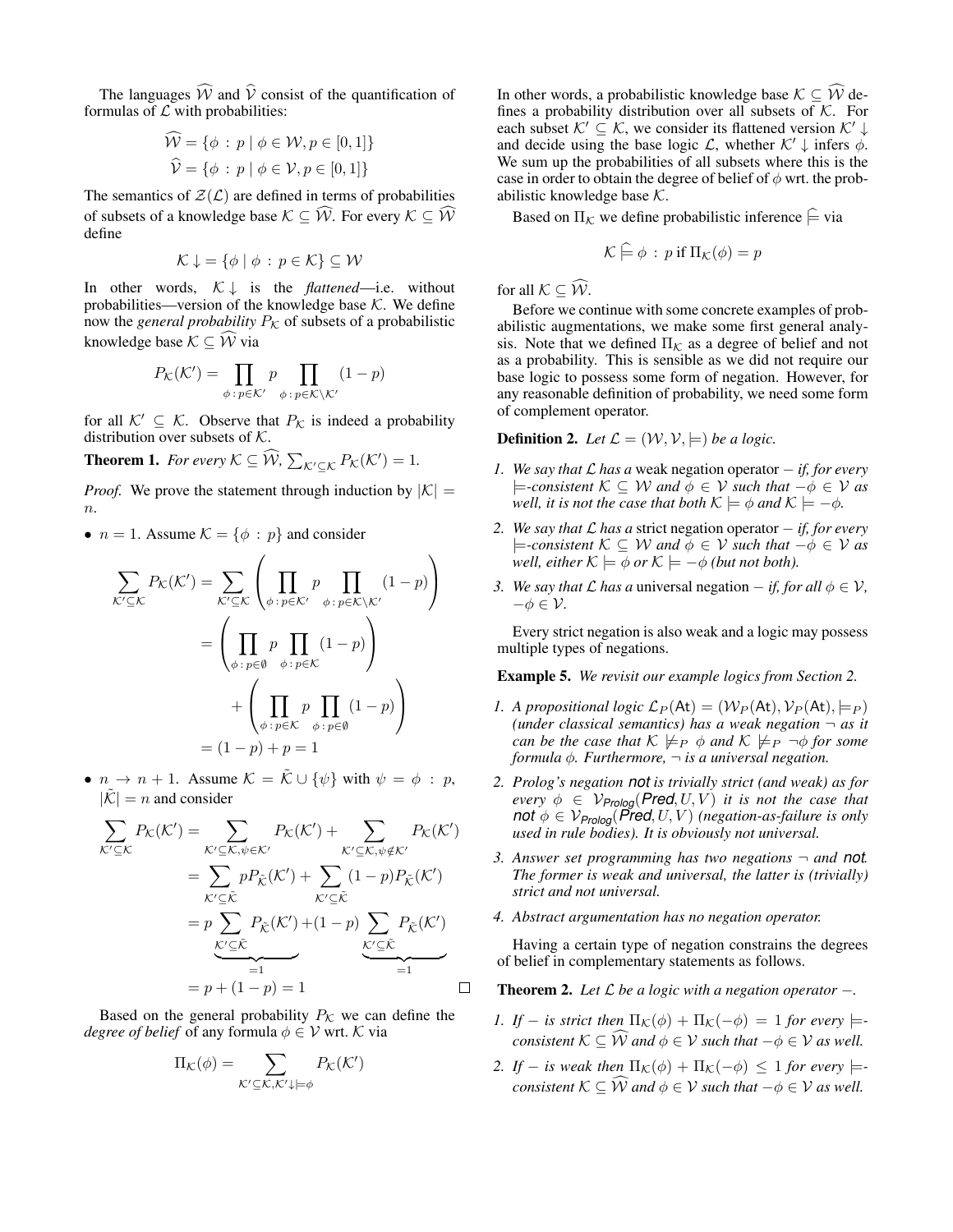*Proof.* Let us consider 1.

$$
\Pi_{\mathcal{K}}(\phi) + \Pi_{\mathcal{K}}(-\phi) =
$$
\n
$$
= \sum_{\mathcal{K}' \subseteq \mathcal{K}, \mathcal{K}' \downarrow \models \phi} P_{\mathcal{K}}(\mathcal{K}') + \sum_{\mathcal{K}' \subseteq \mathcal{K}, \mathcal{K}' \downarrow \models -\phi} P_{\mathcal{K}}(\mathcal{K}') =
$$
\n(since – is strict)\n
$$
= \sum_{\mathcal{K}' \subseteq \mathcal{K}} P_{\mathcal{K}}(\mathcal{K}') = 1 \text{ (from Thm. 1)}
$$

Let us consider 2.

$$
1 =
$$
\n
$$
= \sum_{\mathcal{K}' \subseteq \mathcal{K}} P_{\mathcal{K}}(\mathcal{K}') \text{ (from Thm. 1)}
$$
\n
$$
= \sum_{\mathcal{K}' \subseteq \mathcal{K}, \mathcal{K}' \downarrow \models \phi} P_{\mathcal{K}}(\mathcal{K}') + \sum_{\mathcal{K}' \subseteq \mathcal{K}, \mathcal{K}' \downarrow \models -\phi} P_{\mathcal{K}}(\mathcal{K}') +
$$
\n
$$
+ \sum_{\mathcal{K}' \subseteq \mathcal{K}, \mathcal{K}' \downarrow \not\models \phi \lor -\phi} P_{\mathcal{K}}(\mathcal{K}') =
$$
\n
$$
= \Pi_{\mathcal{K}}(\phi) + \Pi_{\mathcal{K}}(-\phi) + \sum_{\mathcal{K}' \subseteq \mathcal{K}, \mathcal{K}' \downarrow \not\models \phi \lor -\phi} P_{\mathcal{K}}(\mathcal{K}')
$$

hence 
$$
\Pi_{\mathcal{K}}(\phi) + \Pi_{\mathcal{K}}(-\phi) \leq 1
$$
.

Among others, our approach generalises ProbLog and the constellation approach to abstract argumentation.

 $\Box$ 

#### 3.1 ProbLog

ProbLog (Raedt *et al.* 2007) (*Probabilistic Prolog*) is a probabilistic logic programming language building on Prolog and Sato's distribution semantics (Sato 1995), in which facts can be annotated with the probability that they hold. Although ProbLog is not the only implementation of distribution semantics, e. g. (Fuhr 2000; Dalvi and Suciu 2007), for the purpose of this paper we will focus on it as an example.

In our general framework it can be easily defined as follows.

Definition 3. *Let Pred be a set of predicate symbols,* U *a set of constant symbols, and* V *a set of variables. The logic*  $\mathcal{Z}(\mathcal{L}_{\text{Prolog}}(\text{Pred}, U, V))$  is called ProbLog.<sup>5</sup>

Let us redefine the Prolog program introduced in Example 2 as a knowledge base and its probabilistic augmentation.

Example 6 (Evolved from (Raedt *et al.* 2007, Example 1)). *Let us extend Example 2 with probabilities, and let*  $K \subseteq \mathcal{Z}(\mathcal{L}_{\text{Prolog}}(\text{Pred}, U, V)) =$  $\mathcal{Z}((\mathcal{W}_{\text{Prolog}}(\text{Pred}, U, V), \mathcal{V}_{\text{Prolog}}(\text{Pred}, U, V), \models_{\text{Prolog}}))$  be *the knowledge base consisting of the following formulas:*

| $\mathsf{likes}(X, Y) \leftarrow \mathsf{friendof}(X, Y)$    | : 1.0 |
|--------------------------------------------------------------|-------|
| likes $(X, Y) \leftarrow$ friendof $(X, Z)$ , likes $(Z, Y)$ | : 0.8 |
| friendof(john,mary)                                          | : 0.5 |
| friendof( $mary, pedro$ )                                    | : 0.5 |

*Consistently with ProbLog semantics,*<sup>6</sup>  $\mathcal{K}$   $\widehat{=$  *Prolog* **likes**(john, pedro) : 0.2. Indeed, the two  $\mathcal{K}' \subseteq \mathcal{K}$  *such that*  $\mathcal{K}' \downarrow \models_{\mathsf{Prolog}}$  **likes**(john, pedro) are *(we abbreviate all predicate and atoms by their first letter):*

$$
\mathcal{K}'_1 = \left\{ \begin{array}{rcl} l(j, p) \leftarrow f(j, m), l(m, p) & : 0.8 \\ f(j, m) & : 0.5 \\ l(m, p) \leftarrow f(m, p) & : 1.0 \\ f(m, p) & : 0.5 \end{array} \right\}
$$
  
and  $\mathcal{K}'_2 = \mathcal{K}'_1 \cup \{ l(j, m) \leftarrow f(j, m) : 1.0 \}.$ 

#### 3.2 The constellation approach to abstract argumentation

The constellation approach to abstract argumentation (Li *et al.* 2011; Hunter 2012; 2014) is an extension of abstract argumentation that adds probabilities to arguments and attacks. In our general framework it can be defined as follows.

Definition 4. *Let* σ *be some semantics for abstract argumentation. The logic*  $Z(\mathcal{L}_{\mathsf{AAF}}^{\sigma})$  *is called the logic of* probabilistic argumentation frameworks*.*

Note that the above definition captures the original definition of (Li *et al.* 2011) where probabilities of arguments are independent of each other and the probabilities of attacks are independent given that both arguments of an attack are present.

Example 7. *Consider the probabilistic argumentation framework in Figure 2 that extends Example 4. Informally, this representation means that argument a is "present" with probability* 0.9*, argument b is "present" with probability* 0.6 *and the attack* (*a*, *b*) *is "present" with* conditional *probability* 0.3*, given that both a and b are present. This setting can* be represented in  $\mathcal{Z}({\mathcal{L}^\sigma_{\mathcal{A}\mathcal{A}\mathcal{F}})}(\{\bm{a},\bm{b},\bm{c}\})$  as the knowledge base K *consisting of the formulas*

| а     | : 0.9 |
|-------|-------|
| h     | :0.6  |
| c     | : 0.8 |
| (a,b) | : 0.3 |
| (b,a) | :0.6  |
| (b,c) | : 0.7 |

*The way we defined the induced graph*  $G_K$  *(see Section 2.3)* 

problog/editor.html#task=prob&hash=

<sup>5</sup>As discussed in https://dtai.cs.kuleuven.be/ problog/tutorial/advanced/04\_prolog.html (on 7 May 2018), in the ProbLog implementation available at https://dtai.cs.kuleuven.be/problog/index. html#download (on 7 May 2018)—and differently from other Prolog implementations—each grounding of a query will occur only once as a result, even if their are multiple proofs. Moreover,

the Prolog engine of ProbLog supports cyclic programs. We will not discuss further those aspects as they are just implementation details.

<sup>6</sup>https://dtai.cs.kuleuven.be/

<sup>1</sup>cee65d0c7262ad6ba48092942c46088 (on 7 May 2018)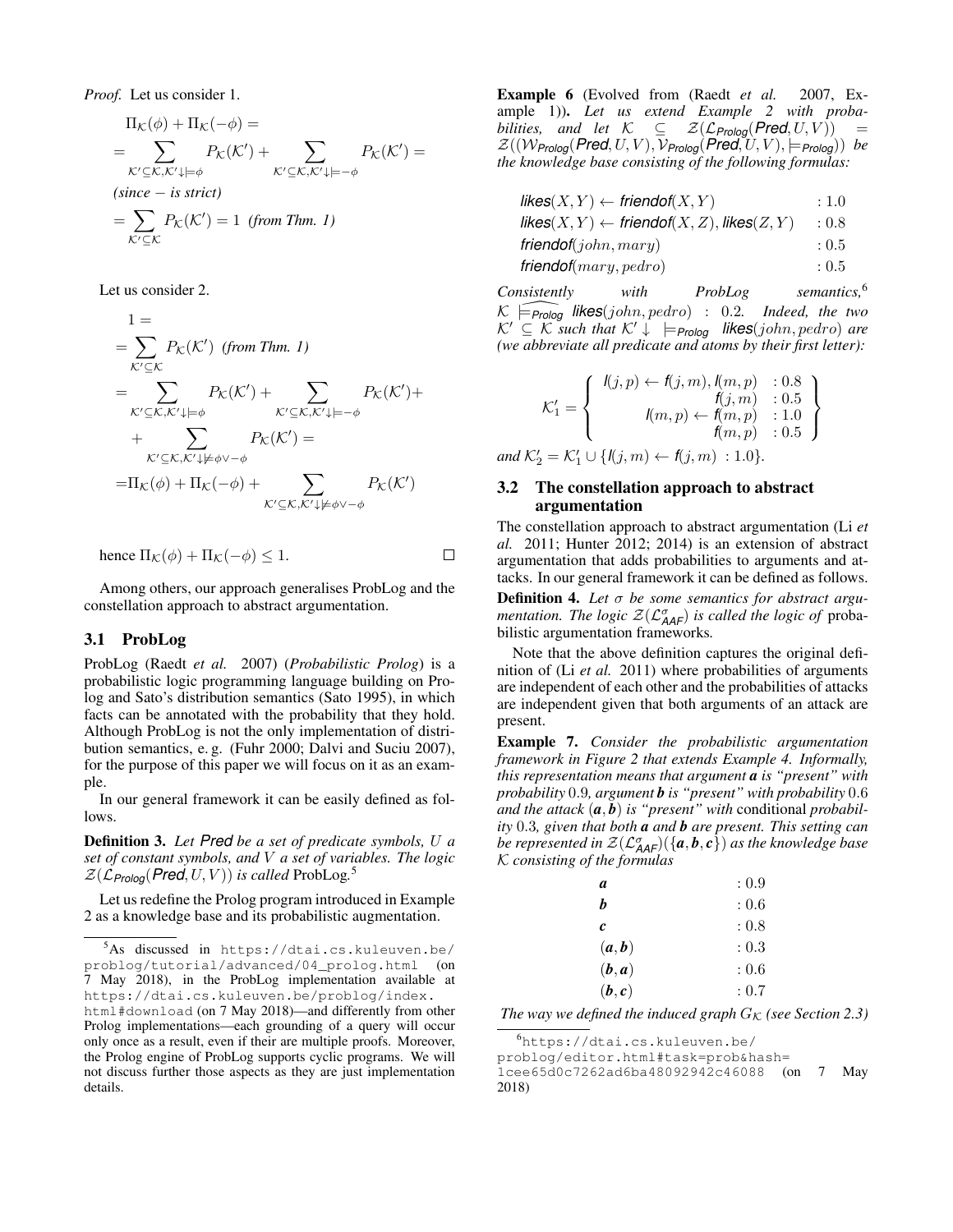

Figure 2: A probabilistic argumentation framework

*ensures that probabilities of attacks are indeed interpreted as* conditional *probabilities (note that an attack is only present in the induced graph if both incident arguments are present).*

## 4 Analysis

In the following, we analyse our general approach to probabilistic reasoning and investigate its properties. Note that for this investigation we assume any arbitrary base logic  $\mathcal{L} = (\mathcal{W}, \mathcal{V}, \models)$ , so our results are valid for a wide range of concrete knowledge representation formalisms.

Our first observation is that a probabilistic augmentation trivialises to the base logic if only certain probability values are used. More formally, we define the *trivial lifting* of  $K \subseteq$ W to  $\mathcal{Z}(\mathcal{L}) = (\mathcal{W}, \mathcal{V}, \models)$  as the knowledge base  $\mathcal{K}^t = \{\phi :$  $1 | \phi \in \mathcal{K}$ .

**Theorem 3** (Trivialisation). Let  $\mathcal{L} = (\mathcal{W}, \mathcal{V}, \models)$  be some *logic and*  $K \subseteq W$ *. Then*  $K \models \phi$  *iff*  $K^t \models \phi : 1$ *.* 

*Proof.*  $K^t$  is the only subset of  $K^t$  that has positive probability wrt.  $P_{\mathcal{K}^t}$  and in fact  $P_{\mathcal{K}^t}(\mathcal{K}^t) = 1$ . As  $\mathcal{K}^t \downarrow = \mathcal{K}$  the claim follows by definition. П

The above result shows that a probabilistic augmentation faithfully extends its base logic.

Our next result pertains to robustness of inference wrt. changes of probabilities. For example, if  $\phi$  : 0.7 is an inference from a knowledge base  $\mathcal{K} \cup \{\psi : 0.4\}$  then we expect that  $\mathcal{K} \cup {\psi : 0.4001} \models \phi : x$  with x being "close" to 0.7. In fact, probabilistic reasoning is continuous in this aspect.

**Theorem 4** (Continuity). Let  $\mathcal{Z}(\mathcal{L}) = (\widehat{\mathcal{W}}, \widehat{\mathcal{V}}, \widehat{\models})$  be some *probabilistic augmentation and let*  $K \subseteq \widehat{W}$  *be some knowledge base,*  $\phi, \psi \in V$  *some formulas. Let*  $p_1, p_2, \ldots$  *be a sequence with*  $p_i \in [0, 1]$  *for all*  $i \in \mathbb{N}$  *such that*  $\lim_{i \to \infty} p_i =$ p*. Then*

$$
\lim_{i \to \infty} \left( \Pi_{\mathcal{K} \cup \{\phi: p_i\}}(\psi) \right) = \Pi_{\mathcal{K} \cup \{\phi: p\}}(\psi)
$$

*Proof.* We have

$$
\lim_{i \to \infty} (\Pi_{\mathcal{K} \cup \{\phi: p_i\}}(\psi))
$$
\n
$$
= \lim_{i \to \infty} (p_i \Pi_{\mathcal{K} \cup \{\phi: 1\}}(\psi) + (1 - p_i) \Pi_{\mathcal{K}}(\psi))
$$
\n
$$
= \left( \lim_{i \to \infty} p_i \Pi_{\mathcal{K} \cup \{\phi: 1\}}(\psi) + \lim_{i \to \infty} (1 - p_i) \Pi_{\mathcal{K}}(\psi) \right)
$$
\n
$$
= (p \Pi_{\mathcal{K} \cup \{\phi: 1\}}(\psi) + (1 - p) \Pi_{\mathcal{K}}(\psi))
$$
\n
$$
= \Pi_{\mathcal{K} \cup \{\phi: p\}}(\psi)
$$

We continue with another notion of robustness pertaining to addition of irrelevant knowledge. For that we need some further notation.

**Definition 5.** *The* signature  $\Sigma(\mathcal{L})$  *of a logic*  $\mathcal{L} = (\mathcal{W}, \mathcal{V}, \models)$ *is the set of all vocabulary elements appearing in formulas of* W*.*

The above definition is a bit informal, but here are concrete examples for the logics under consideration:

- The signature of a propositional logic  $\mathcal{L}_P(\mathsf{At})$  =  $(W_P(\text{At}), V_P(\text{At}), \models_P)$  is the set of atoms:  $\Sigma(\mathcal{L}_P(\mathsf{At})) = \mathsf{At}.$
- The signature of Prolog  $\mathcal{L}_{\text{Prolog}}(\text{Pred}, U, V)$  =  $(\mathcal{W}_{\mathsf{Prolog}}(\mathsf{Pred}, U, V), \mathcal{V}_{\mathsf{Prolog}}(\mathsf{Pred}, \overline{U}, V), \models_{\mathsf{Prolog}})$ is the union of predicates and variables:  $\Sigma(\mathcal{L}_{\text{Prolog}}(\text{Pred}, U, V)) = \text{Pred} \cup U$  (similar for  $\mathcal{L}_{\text{ASP}}$ ).
- The signature of abstract argumentation  $W_{\text{AAF}}(\mathcal{A}) = \mathcal{A} \cup$  $(A \times A)$  is the set of arguments:  $\Sigma(W_{AAF}(A)) = A$ .

The signature  $\Sigma(K)$  of a knowledge base  $K \subset W$  of an arbitrary logic  $\mathcal{L} = (\mathcal{W}, \mathcal{V}, \models)$  is the set of vocabulary elements appearing in the knowledge base only.

The next result shows that adding independent information to a knowledge base does not change previous inferences.

**Theorem 5** (Independence). Let  $\mathcal{Z}(\mathcal{L}) = (\widehat{\mathcal{W}}, \widehat{\mathcal{V}}, \widehat{\models})$  be *some probabilistic augmentation and let*  $K_1, K_2 \subseteq \widehat{W}$  *be knowledge bases with*

- *1.*  $\Sigma(\mathcal{K}_1) \cap \Sigma(\mathcal{K}_2) = \emptyset$  and
- *2. for every*  $K' \subseteq K_2$ ,  $K' \downarrow$  *is*  $\models$ *-consistent.*

*Then for all formulas*  $\phi$  : p *such that*  $\Sigma({\{\phi\}}) \cap \Sigma(\mathcal{K}_2) = \emptyset$ *,*  $\mathcal{K}_1 \bigoplus \phi : p \text{ iff } \mathcal{K}_1 \cup \mathcal{K}_2 \bigoplus \phi : p.$ 

*Proof (Sketch).* Let  $K_1 \in \phi : p$  and note that for every subset  $\mathcal{K}' \subseteq \mathcal{K}_2, \mathcal{K}' \downarrow \not\models \phi$  as  $\mathcal{K}'$  is  $\models$ -consistent and has a disjoint signature from  $\phi$ . The claim follows by induction on the number of elements in  $\mathcal{K}_2$ . Consider any  $\psi : q \in \mathcal{K}_2$  and

$$
\Pi_{\mathcal{K}_1 \cup \{\psi:q\}}(\phi) = q \Pi_{\mathcal{K}_1 \cup \{\psi:1\}}(\phi) + (1-q) \Pi_{\mathcal{K}_1}(\phi)
$$

Now  $\Pi_{\mathcal{K}_1 \cup \{\psi : 1\}}(\phi) = \Pi_{\mathcal{K}_1}(\phi)$  as  $\{\psi : 1\}$  is consistent and has a disjoint signature from  $K_1$ . It follows

$$
\Pi_{\mathcal{K}_1 \cup \{\psi:q\}}(\phi) = q \Pi_{\mathcal{K}_1}(\phi) + (1-q) \Pi_{\mathcal{K}_1}(\phi) = \Pi_{\mathcal{K}_1}(\phi)
$$
  
and inductively the claim.

and inductively the claim.

Observe that it is not sufficient to only require that  $\mathcal{K}_2$ is  $\models$ -consistent in item 2.) above:  $\models$  may be a nonmonotonic inference relation. Then it may be the case that  $\mathcal{K}_2$  is  $\models$ -consistent while there is a subset of  $\mathcal{K}_2$  that is  $\models$ inconsistent. For example, under the answer set semantics the logic program  $P = \{a, a \leftarrow \text{not } a\}$  is  $\models_{\text{ASP}}\text{-consistent}$ while its subset  $P' = \{a \leftarrow \text{not } a\}$  is  $\models_{\text{ASP}}$ -inconsistent

For our next results, we consider a certain (reasonable) class of base logics, i. e., those where the inference relation is reflexive. More formally, an inference relation  $\models$  is *reflexive* if  $K \models \phi$  for all  $\phi \in \mathcal{K} \cap \mathcal{V}$ . Reflexivity of the inference relation of a base logic provides certain guarantees on the degrees of belief of its probabilistic augmentation.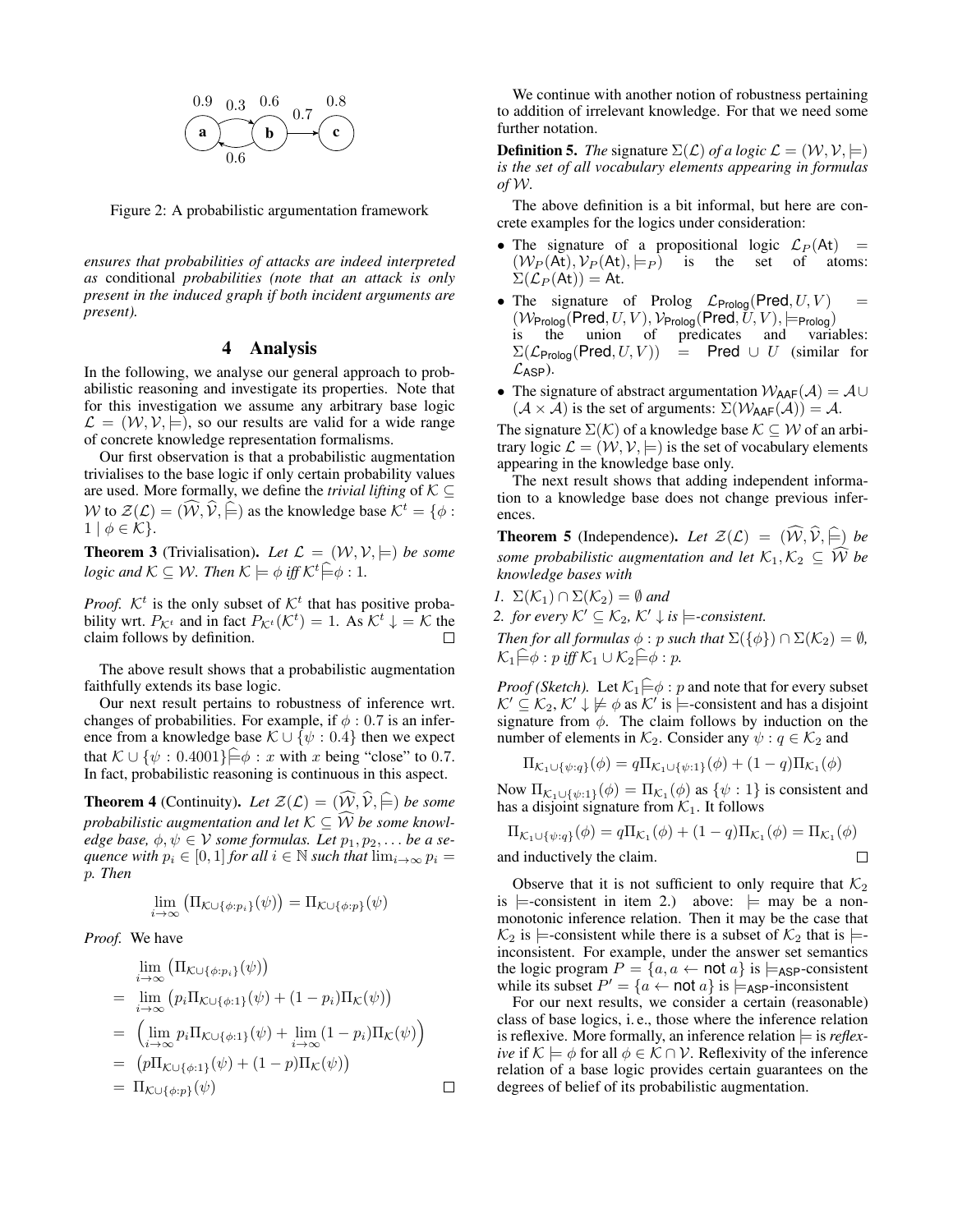**Theorem 6** (Reflexivity). Let  $\mathcal{Z}(\mathcal{L}) = (\widehat{\mathcal{W}}, \mathcal{V}, \widehat{\models})$  be some *probabilistic augmentation and let*  $K \subset \widehat{W}$  *be some knowledge base.* If  $\models$  *is reflexive then for every*  $\phi : p \in \mathcal{K}$  *with*  $\phi \in \mathcal{V}$ ,  $\Pi_{\mathcal{K}}(\phi) \geq p$ .

*Proof.* Observe that if  $K' = K \cup \{\phi : p\}$  then  $\Pi_{K'}(\phi) =$  $p\Pi_{\mathcal{K}\cup\{\phi:1\}}(\phi) + (1-p)\Pi_{\mathcal{K}}(\phi)$ . As  $\Pi_{\mathcal{K}\cup\{\phi:1\}}(\phi) = 1$  due to the reflexivity of  $\models$ , we have  $\Pi_{\mathcal{K}'}(\phi) \geq p$ .

**Theorem 7** (Strengthening). Let  $\mathcal{Z}(\mathcal{L}) = (\widehat{\mathcal{W}}, \mathcal{V}, \widehat{\models})$  be *some probabilistic augmentation and let*  $K \subseteq \widehat{W}$  *be some knowledge base and*  $\phi \in \mathcal{V}$ *. If*  $\models$  *is reflexive then*  $\Pi_{\mathcal{K}}(\phi) \leq$  $\Pi_{\mathcal{K}\cup\{\phi:p\}}(\phi)$  *for every*  $p > 0$ *. If, in addition*  $\Pi_{\mathcal{K}}(\phi) < 1$ *then*  $\Pi_{\mathcal{K}}(\phi) < \Pi_{\mathcal{K} \cup \{\phi: p\}}(\phi)$ .

*Proof.* For the first claim, observe

$$
\Pi_{\mathcal{K}\cup\{\phi:p\}}(\phi) = p\Pi_{\mathcal{K}\cup\{\phi:1\}}(\phi) + (1-p)\Pi_{\mathcal{K}}(\phi)
$$

$$
= p\Pi_{\mathcal{K}\cup\{\phi:1\}}(\phi) + \Pi_{\mathcal{K}}(\phi) - p\Pi_{\mathcal{K}}(\phi)
$$

and  $\Pi_{\mathcal{K}\cup{\{\phi:1\}}}(\phi) = 1$  as  $\models$  is reflexive. We get

$$
\Pi_{\mathcal{K}\cup\{\phi:p\}}(\phi) = p + \Pi_{\mathcal{K}}(\phi) - p\Pi_{\mathcal{K}}(\phi)
$$

$$
= \Pi_{\mathcal{K}}(\phi) + \underbrace{p(1 - \Pi_{\mathcal{K}}(\phi))}_{\geq 0}
$$

showing  $\Pi_{\mathcal{K}}(\phi) \leq \Pi_{\mathcal{K}\cup{\phi:p}}(\phi)$  for every  $p > 0$  and  $\Pi_{\mathcal{K}}(\phi) < \Pi_{\mathcal{K}\cup\{\phi:\pi\}}(\phi)$  for  $\Pi_{\mathcal{K}}(\phi) < 1$ .

Let us close our analysis with some brief comments regarding to computational complexity and algorithms. In its generality, computing the exact value  $p \in [0, 1]$  s. t.  $\mathcal{K} \models \phi : p$ for some probabilistically augmented knowledge base  $K$  and formula  $\phi$  is an intractable problem. A naïve algorithm for computing p would consider all subsets of  $K$ , check whether  $\mathcal{K} \downarrow$  entails  $\phi$  w. r. t. the underlying entailment relation  $\models$ , and then accumulate the probabilities of all these subsets. Even if the problem  $\mathcal{K} \downarrow \models \phi$  is decidable in polynomial time, by considering all subsets of  $K$ , we need exponential total time. However, there are ways to avoid this complexity. For one, we can resort to approximating  $p$  instead of computing  $p$  exactly. In fact, the Monte-Carlo method has already been shown to be successful for the special cases of ProbLog (Raedt *et al.* 2009) and the constellation approach to abstract argumentation (Li *et al.* 2011). Algorithm 1 shows a general Monte-Carlo approach to approximate p in  $K \ominus \phi : p$ . Given some integer  $N \in \mathbb{N}$  it samples N subsets of K w. r. t. to their probability (lines 3–7) and checks whether  $\phi$  is entailed in that subset (line 8). It then accumulates positive cases and returns the average value (lines 9–10). Assuming that the random number generator in line 5 is truly random (uniform distribution), then by the law of large numbers we get the following general result.

**Theorem 8.** *For*  $K \in \phi : p$ ,  $\lim_{N \to \infty} MC(K, \phi, N) = p$ .

The main complexity of Algorithm 1 comes from the entailment test in line 8, which has to be executed  $N$  times.

For some cases, approximation may not be necessary and an efficient exact algorithm for computing p in  $K \widehat{\models} \phi : p$  can

**Algorithm 1**  $MC(K, \phi, N)$ : Approximating p in  $K \stackrel{\triangle}{=} \phi : p$ using the Monte-Carlo method

|               | <b>Input:</b> knowledge base K, formula $\phi, N \in \mathbb{N}$ |
|---------------|------------------------------------------------------------------|
| Output:       | $\boldsymbol{p}$                                                 |
| 1: $psum = 0$ |                                                                  |
|               | 2: for $i = 1, , N$ do                                           |
| 3:            | $\mathcal{K}' \leftarrow \emptyset$                              |
| 4:            | for $\psi : d \in \mathcal{K}$ do                                |
| 5:            | $q \leftarrow$ random number in [0, 1]                           |
| 6:            | if $d > q$ then                                                  |
| 7:            | $\mathcal{K}' \leftarrow \mathcal{K}' \cup {\psi}$               |
| 8:            | if $K' \models \phi$ then                                        |
| 9:            | $psum \leftarrow psum + 1$                                       |
|               | 10: <b>return</b> $psum/N$                                       |

be devised after all. For example, in (Fazzinga *et al.* 2013) it is shown that computing p in  $K \models_{\mathsf{A}\mathsf{A}\mathsf{F}}^{\mathsf{ST}}$  : p—i. e., computing the probability  $\mathsf{R}$  of an example in the constallation on the probability  $p$  of an argument  $\bf{a}$  in the constellation approach to abstract argumentation w. r. t. stable semantics can be done in polynomial time. Investigating such cases in our general setting is left for future work.

#### 5 Novel probabilistic augmentations

In the following, we discuss two novel instantiations of our framework.

### 5.1 The probabilistic augmentation of classical propositional logic

Extending classical logic with probabilistic reasoning capabilities has a long tradition in KR (Nilsson 1986; Halpern 1990). While, syntactically, the probabilistic augmentation of propositional logic  $\mathcal{Z}(\mathcal{L}_P(\mathsf{At}))$  is a classical Nilsson-style probabilistic logic (Nilsson 1986), our semantics seems not to have been investigated in this context as classical Nilssonstyle probabilistic logics usually define its probabilistic semantics by considering probability functions on interpretations.

Let us consider an example that illustrates the probabilistic augmentation of propositional logic.

Example 8. *Let us extend Example 1 by considering now the following knowledge base* K*:*

| $\mathit{sc} \Rightarrow \mathit{sp}$ | : 0.6 |
|---------------------------------------|-------|
| $ss \Rightarrow sp$                   | : 0.6 |
| $us \Rightarrow sp \vee jo$           | : 0.9 |
| sc                                    | : 0.7 |
| SS                                    | : 0.6 |

*where sc means "suspicious content", ss means "suspicious subject", sp means "spam", us means "unknown sender", and jo means "job offer". For example, now the third formula can then be read as "a mail from an unknown sender is either spam or a job offer with probability* 0.9*". Consider the subset*  $K' \subset K$  *with* 

$$
\mathcal{K}' = \{ \textit{sc} \Rightarrow \textit{sp} \, : \, 0.6, \textit{sc} \, : \, 0.7 \}
$$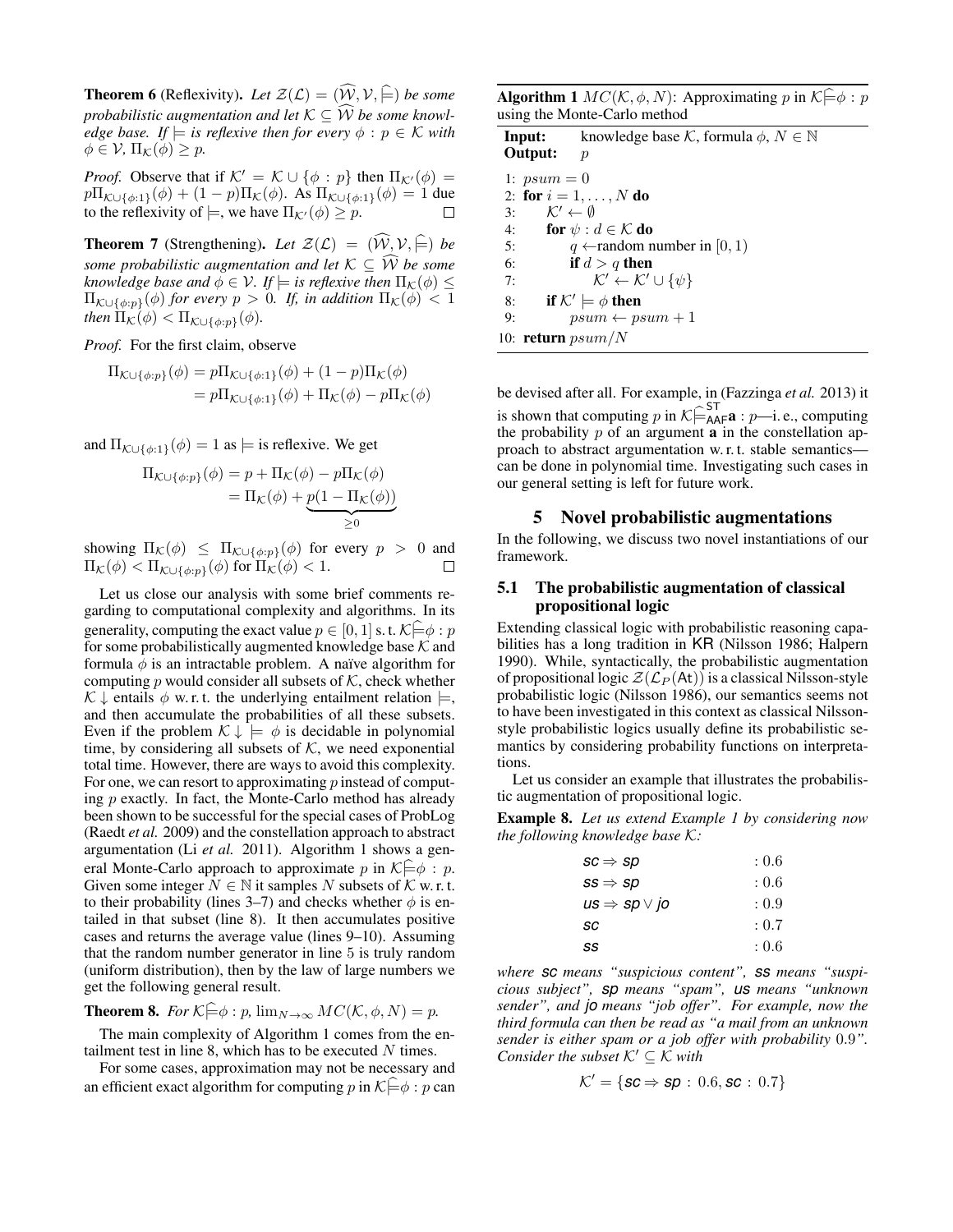*and verify*  $P_{\mathcal{K}}(\mathcal{K}') = 0.00672$  *and*  $\mathcal{K}' \downarrow \models_P$  **sp***. In fact, we obtain*

$$
\mathcal{K} \widehat{\models_P s} \mathbf{p} : 0.6288
$$

We leave a deeper investigation of  $\mathcal{Z}(\mathcal{L}_P (A_t))$  for future work.

## 5.2 The probabilistic augmentation of answer set programming

To our knowledge, the only attempt to extend answer set programming with probabilities is P-log (Baral *et al.* 2004), a declarative language capable of reasoning which combines both logical and probabilistic arguments. Instead, in this section let us consider the probabilistic augmentation of an answer set program  $\mathcal{Z}(\mathcal{L}_{\text{ASP}}(\text{Pred}, U, V))$ —syntactically analogous to ProbLog programs—and let us illustrate its semantics by the means of an example.<sup>7</sup>

Example 9. *Let us augment with probabilities the answer set program introduced in Example 3:*

| drill $\leftarrow$ alarm, not real | : 0.2   |
|------------------------------------|---------|
| real $\leftarrow$ alarm, not drill | : 0.9   |
| alarm                              | $\pm$ 1 |

*Hence,*  $K \models_{ASP}$  **real** : 0.72 *as the only subset*  $\mathcal{K}' \models_{\mathsf{ASP}} \mathsf{real}$  *is*  $\mathcal{K}' = \{r \leftarrow a, \text{not } d; a\}.$ 

We leave a deeper investigation of  $\mathcal{Z}(\mathcal{L}_{\mathsf{ASP}}(\mathsf{Pred}, U, V))$ for future work.

#### 6 Related work

Our approach addresses a very general topic—namely the combination of logic and probability—that has been addressed before in one way or the other by many researchers. Halpern and colleagues (Halpern 1990; Fagin and Halpern 1994; Bacchus *et al.* 1996) combine classical first-order logic with different probabilistic interpretations. Their focus is similar in spirit to classical Nilsson-style probabilistic logic (Nilsson 1986) and they discuss probability distributions over the interpretations of the language, not over subsets of knowledge bases as we do. In particular, they address the challenge of considering first-order logic instead of propositional logic and the computational issues raised by, e. g., considerations of infinity. Furthermore, Wilson (1992) pointed out the possibility to augment a logic with probabilities in a general way. However, he discusses this idea in a very abstract way without technical details.

Modern approaches for combining logic and probability can be found within the field of *statistical relational AI* (Raedt *et al.* 2016), which are general approaches to deal with relational information (i. e., limited first-order logic expressions) and probabilistic reasoning. For example, Markov logic (Richardson and Domingos 2006) is an extension of first-order logic with weights on formulas. These

weights are used to obtain probabilities on formulas using a log-linear probabilistic model over the interpretations. This gives a robust knowledge representation formalism which is apt to be used as the output for a variety of machine learning tasks, see e. g. (Domingos and Lowd 2009).

All the approaches mentioned so far consider a different, somewhat Bayesian point of view in the combination of logic and probability than we do here. The above approaches use probabilities over interpretations to obtain degrees of belief in inferred information. In our work, we take a frequentist approach and interpret probabilities over formulas s. t. the probability of a formula corresponds to the frequency of it actually occurring in the knowledge base. Both points of view provide important insights into the general challenge of combining logic and probability.

Specific instances of our general framework have been developed and investigated before, some of them have already been discussed in Sections 3.1 and 3.2. One of those first approaches is the distribution semantics for logic programs (Sato 1995), which is also the foundation for ProbLog as discussed in Section 3.1. However, in the original proposal (Sato 1995) only facts of logic programs were annotated with probabilities. Still, the general idea of considering all possible subsets of the set of facts and weighing the inferences by the probabilities of these subsets, can be found there as well. The *independent choice logic* and its predecessor *probabilistic Horn abduction* (Poole 1991; 1993; 2008) feature a similar setting where facts of logic programs are treated as probabilistic hypotheses. Kohlas and colleagues (Kohlas and Monney 1995; Kohlas *et al.* 1998; Kohlas 2003) also consider combinations of logics with probabilities using the subset-based interpretation. Their focus is on classical logics, though, and algorithmic issues for reasoning. They do not consider conceptual questions and general logic instantiations. Probabilistic data bases (Suciu *et al.* 2011) are another instance of our general framework. There, tuples of a relational data base instance can be annotated with probabilities, which model the likelihood that the tuple is actually present. Conceptually, this is a probabilistic augmentation on a restricted first-order logic where probabilities smaller than 1 are assigned to ground atoms. One of the driving research challenges is probabilistic data bases is, however, algorithmic reasoning mechanisms (Dalvi and Suciu 2007).

The aim of this paper is to provide a general umbrella that unifies these works from different areas. To the best of our knowledge, no other work has considered the issue of probabilistic augmentation in the generality proposed in this paper.

#### 7 Discussion and summary

In this paper we developed a general scheme for adding probabilistic reasoning capabilities to any knowledge representation formalism. Pivotal in our proposal is the notion of probabilistic augmentation of a knowledge representation formalism, which extends it by enabling probabilities to be expressed on the logical formulas of the chosen formalism. In addition to showing that it subsumes existing approaches, we provided an extensive analysis which includes proofs of

 $<sup>7</sup>$ Although no formal definitions or analysis are provided, at first</sup> sight it appears that part of the approach discussed in (Dragiev *et al.* 2016) is close in spirit to the probabilistic augmentation of an answer set program we propose in this paper.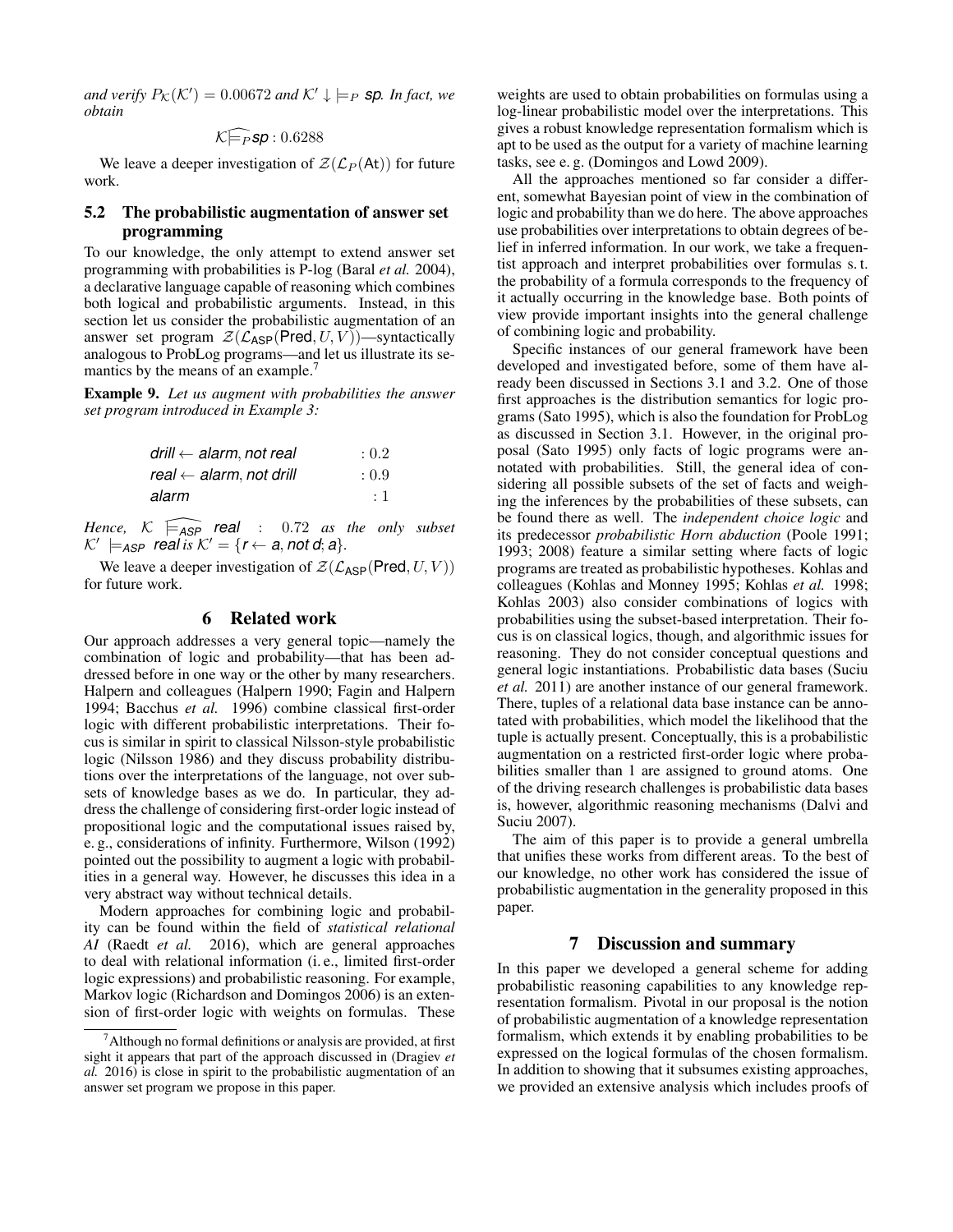desirable behaviours, such as trivialisation, continuity, independence, reflexively, and strengthening. We also showed how novel instantiations of our approach can be derived using propositional logic and answer set programming as examples.

Our logical setting is general enough to use a wide variety of logics as a base logic. In addition to our examples, the use of e. g. modal logics, default logics, epistemic logics, temporal logics, paraconsistent logics, and others is straightforward as long as they can be cast into our general form  $\mathcal{L} = (\mathcal{W}, \mathcal{V}, \models)$ . Furthermore, as a probabilistic augmentation  $\mathcal{Z}(\mathcal{L})$  of a logic  $\mathcal{L}$  is a logic itself it can probabilistically augmented as well, yielding a doubly-probabilistically augmented logic  $\mathcal{Z}(\mathcal{Z}(\mathcal{L}))$ . While the practical use of the latter may be disputable, it shows that we have a rich framework with high expressivity.

As part of future work we plan to enhance the discussion with respect to existing approaches. In particular, by extending the original logical formulation of abstract argumentation frameworks  $\mathcal{L}_{\mathsf{AAF}}^{\sigma}$ , we can also easily capture the setting of (Hunter 2014) where probabilities may be dependent. More precisely, we can define  $W^*_{\mathsf{AAF}}(\mathcal{A})$  to be the closure of  $W_{\text{AAF}}(\mathcal{A})$  under the binary connective  $\wedge$  and the unary connective  $\neg$ . Then the probabilistic augmentation of the corresponding logic contains formulas such as  $\mathbf{a} \wedge \mathbf{b}$  : 0.7 (meaning "both arguments a and b are collectively present with probability 0.7"), which allows to specify probabilistic dependencies as in (Hunter 2014).

The proposal by (Hung 2017) of considering the constellation approach to argumentation to the case of extended argumentation frameworks—i.e. argumentation frameworks that allow attacks to be the target of attacks themselves can be encompassed as another special case of our approach. In addition, extending it to the case of other extended argumentation frameworks will be the subject of future investigation. Also the logics of (Polberg and Doder 2014) and (Rienstra 2012) can be represented as probabilistic augmentations of the their corresponding base logics *Abstract Dialectical Frameworks* (Brewka *et al.* 2013) and ASPIC<sup>+</sup> (Modgil and Prakken 2014).

This paper lays the foundation for a general approach to probabilistic reasoning that has the potential to create synergies between different fields interested in incorporating probability into a specific framework. For example, fields such as probabilistic data bases (see previous section) have developed highly efficient procedures for reasoning problems and our framework allows for applying them to other formalisms, such as the constellation approach to abstract argumentation. The exploitation of our framework in these matters is part of ongoing work.

Acknowledgements The research reported here was partially supported by the Deutsche Forschungsgemeinschaft (grant KE 1686/3-1).

This research was sponsored by the U.S. Army Research Laboratory and the U.K. Ministry of Defence under Agreement Number W911NF-16-3-0001. The views and conclusions contained in this document are those of the authors and should not be interpreted as representing the official policies, either expressed or implied, of the U.S. Army Research Laboratory, the U.S. Government, the U.K. Ministry of Defence or the U.K. Government. The U.S. and U.K. Governments are authorized to reproduce and distribute reprints for Government purposes notwithstanding any copyright notation hereon.

#### References

Fahiem Bacchus, Adam J. Grove, Joseph Y. Halpern, and Daphne Koller. From Statistical Knowledge Bases to Degrees of Belief. *Artificial Intelligence*, 87(1-2):75–143, 1996.

Chitta Baral, Michael Gelfond, and Nelson Rushton. Probabilistic Reasoning With Answer Sets. In Vladimir Lifschitz and Ilkka Niemelä, editors, Logic Programming and Non*monotonic Reasoning*, pages 21–33. Springer Berlin Heidelberg, 2004.

Ronald J. Brachman and Hector J. Levesque. *Knowledge Representation and Reasoning*. Morgan Kaufmann Publishers, 2004.

Ivan Bratko. *Prolog programming for artificial intelligence*. Addison Wesley, 2001.

Gerhard Brewka, Stefan Ellmauthaler, Hannes Strass, Johannes Peter Wallner, and Stefan Woltran. Abstract dialectical frameworks revisited. In *Proceedings of the 23rd International Joint Conference on Artificial Intelligence*, pages 803–809, 2013.

Federico Cerutti and Matthias Thimm. A general approach to reasoning with probabilities (extended abstract). In *Proceedings of the 16th International Conference on Principles of Knowledge Representation and Reasoning (KR'18)*, 2018.

Nilesh Dalvi and Dan Suciu. Efficient query evaluation on probabilistic databases. *The International Journal on Very Large Data Bases*, 16(4):523–544, 2007.

Pedro Domingos and Daniel Lowd. *Markov Logic: An Interface Layer for Artificial Intelligence*. Synthesis Lectures on Artificial Intelligence and Machine Learning. Morgan and Claypool, San Rafael, CA, 2009.

Stanislav Dragiev, Alessandra Russo, Krysia Broda, Mark Law, and Calin-Rares Turliuc. An abductive-inductive algorithm for probabilistic inductive logic programming. In *Proceedings of the 26th International Conference on Inductive Logic Programming (Short papers)*, pages 20–26, 2016.

Phan Minh Dung. On the acceptability of arguments and its fundamental role in nonmonotonic reasoning, logic programming and n-person games. *Artificial Intelligence*, 77(2):321–357, 1995.

Ronald Fagin and Joseph Y. Halpern. Reasoning about knowledge and probability. *Journal of the ACM*, 41(2):340– 367, 1994.

Bettina Fazzinga, Sergio Flesca, and Francesco Parisi. On the complexity of probabilistic abstract argumentation. In *Proceedings of the 23rd International Joint Conference on Artificial Intelligence (IJCAI'13)*, 2013.

Norbert Fuhr. Probabilistic datalog: Implementing logical information retrieval for advanced applications. *Journal of the Association for Information Science and Technology*, 51(2):95–110, 2000.